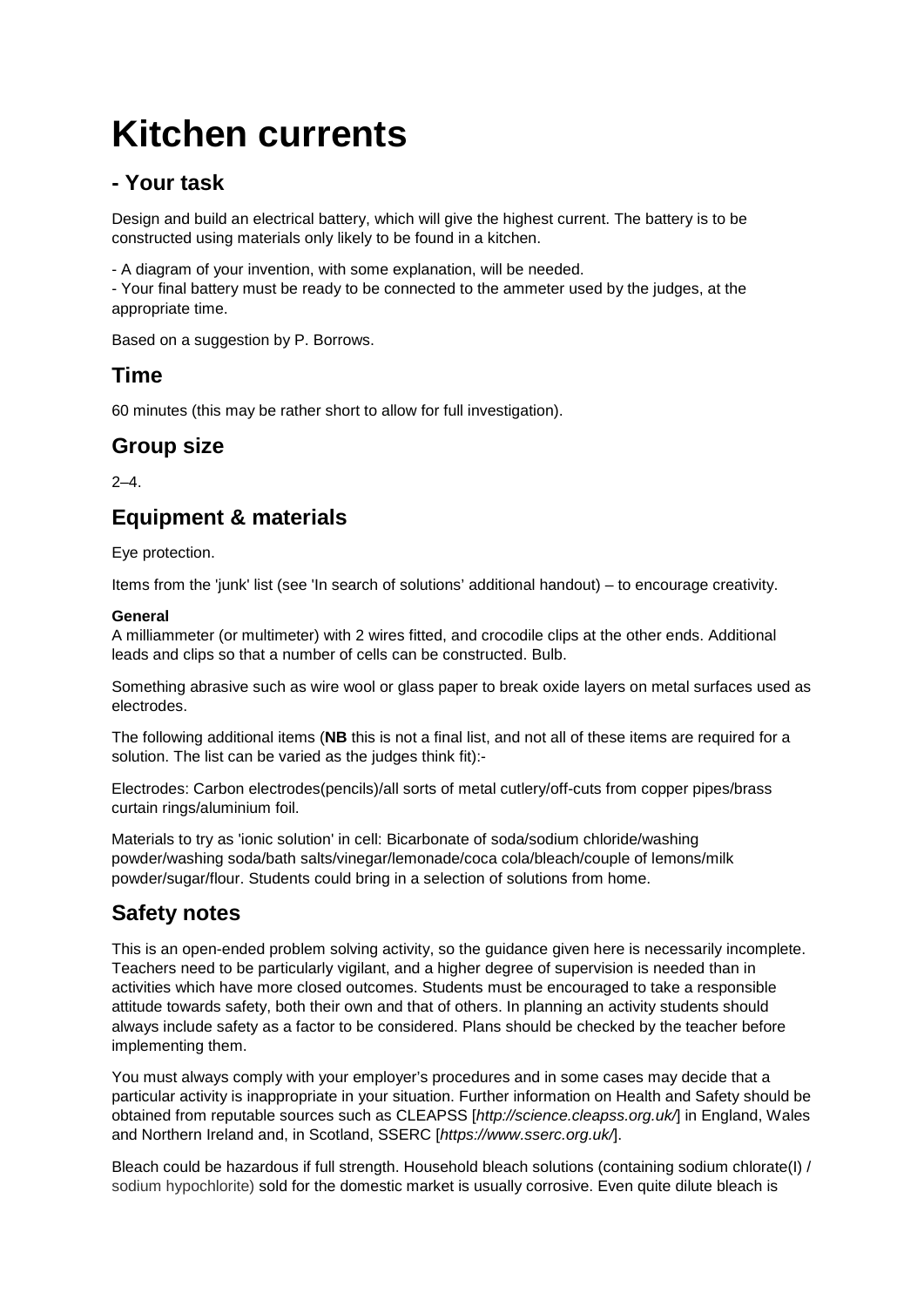irritant if more than 0.15 M NaOCl. Chlorine gas may be given off when mixing vinegar and bleach, ensure laboratory is well-ventilated.

Washing soda (sodium carbonate) is an eye irritant.

Eye protection should be used for washing powder/soda and bleach and should be goggles (BS EN166 3) (not safety spectacles) for undiluted bleach solutions.

**Disposal:** Diluted bleach solutions are of low hazard, but for anything more than very small quantities of bleach, 'neutralise' with iron II salts or sodium thiosulphate and then wash to waste.

It is the responsibility of the teacher to carry out a suitable risk assessment.

# **Curriculum links**

Simple electrolytic cells. Reactivity series. (16+ years could use salt bridges *etc.* 13–14 year olds could use 2 dissimilar metals in a single electrolyte.)

### **Possible approaches**

(The instructions are adequate for "high ability" groups but students of lower ability may need 'clues' to set them on the right course.) There could be three investigations:-

**i** which two metals are best? (Reinforcing the reactivity series.) **ii** which electrolyte? **iii** is it necessary to arrange for large area of electrodes or a "pile" effect (cells in series)?

This is a very successful problem and always produces results. It can be taken at many different levels, from pure trial & error, to sophisticated chemical thinking. As set out, it asks for the highest current, which is rather more sophisticated than the greatest voltage, because it raises issues of the internal resistance which is probably suitable for 16+ years who could appreciate the theoretical issues. 14–16 year olds would get a better start on the basis of voltage (see Kitchen potential experiment). The best electrolyte is bleach, but as this is hazardous it could be omitted with younger students. (With bleach you can get up to 0.5 A, without bleach currents seem to be in the milliamp range.) Constructing a battery of cells is a worthwhile technique. With a restricted range of (safe) chemicals, some teachers think this could be used with junior school students – they would need to be shown how to use the milliammeter, but after that it would be a matter of trial & error, controlling variables *etc.*

For cells connected in series: (Assume wires have no resistance.)